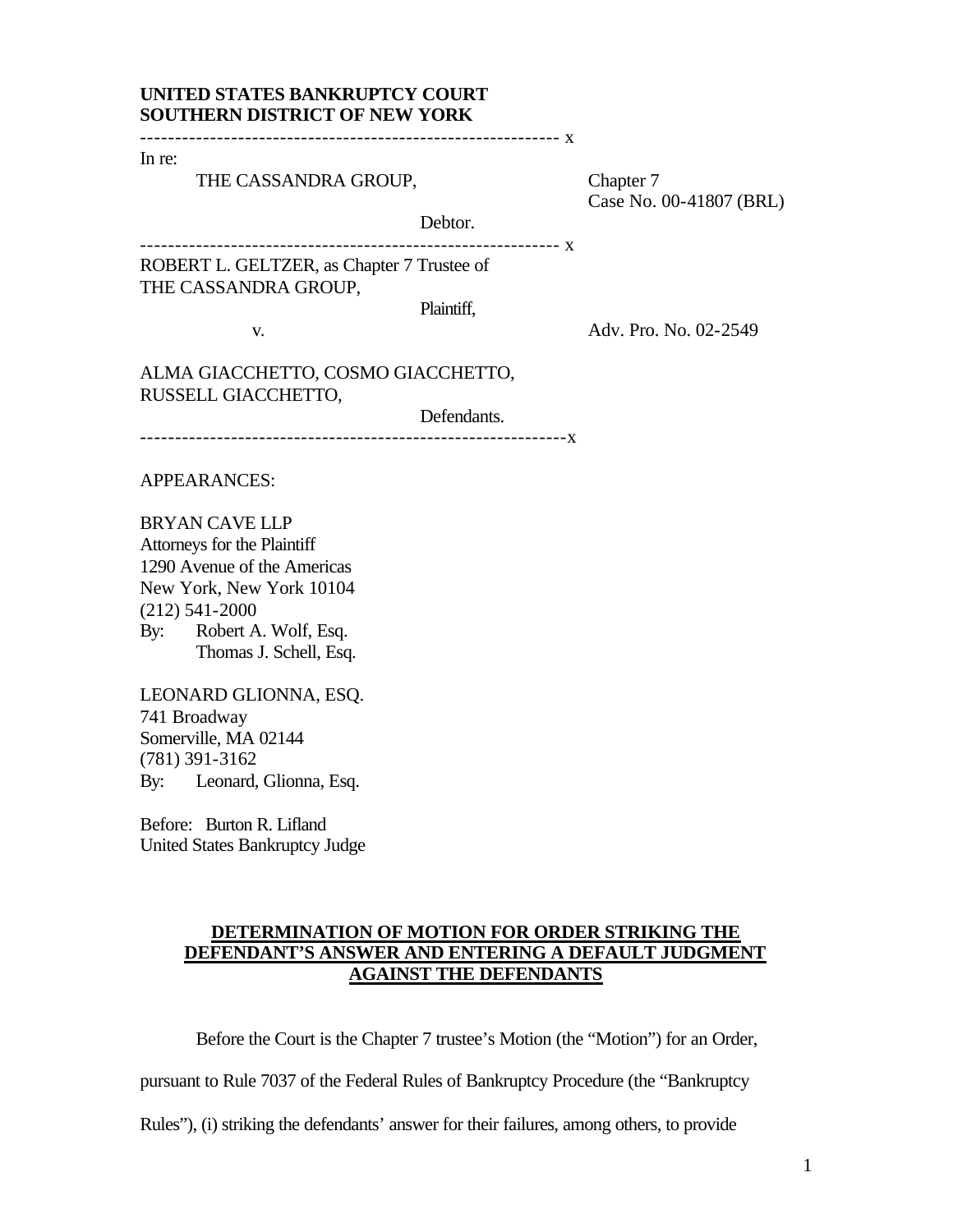written responses to the interrogatories and document requests and to produce documents in response to those document requests and demands made at the defendants' depositions, in violation of this Court's orders, and (ii) entering a default judgment against the defendants.

### **Background**

On July 1, 2000 (the "Petition Date"), the Cassandra Group (the "Debtor") filed a voluntary petition in this Court for relief under Chapter 7 of title 11 of the United States Code (the "Bankruptcy Code"). Thereinafter, Robert Geltzer was appointed as the chapter 7 Trustee.

Prior to the Petition Date, the primary business of the Debtor was to render investment advisory services to various clients. Dana Giacchetto was the principal, sole shareholder and chief officer of the Debtor from the time he caused the Debtor to be incorporated in 1991, until approximately April of 2000. The Defendants are the parents of the Mr. Giacchetto.

On June 14, 2002, the Trustee filed a complaint seeking (i) to avoid fraudulent transfers aggregating \$88,000 made by the Debtor to Alma Giacchetto, the mother of Dana Giacchetto, and fraudulent transfers aggregating \$20,000 made by Cassandra to Cosmo Giacchetto, father of Dana Giacchetto, (collectively, the "Fraudulent Transfers"), and to recover said amounts from the respective Defendants, together with interest, costs and attorneys' fees; or, alternatively, (ii) to avoid preferential transfers aggregating \$10,000 made by Cassandra to Alma Giacchetto (the "Preferential Transfers"), and to recover said amount from Alma Giacchetto, together with interest, costs and attorneys' fees.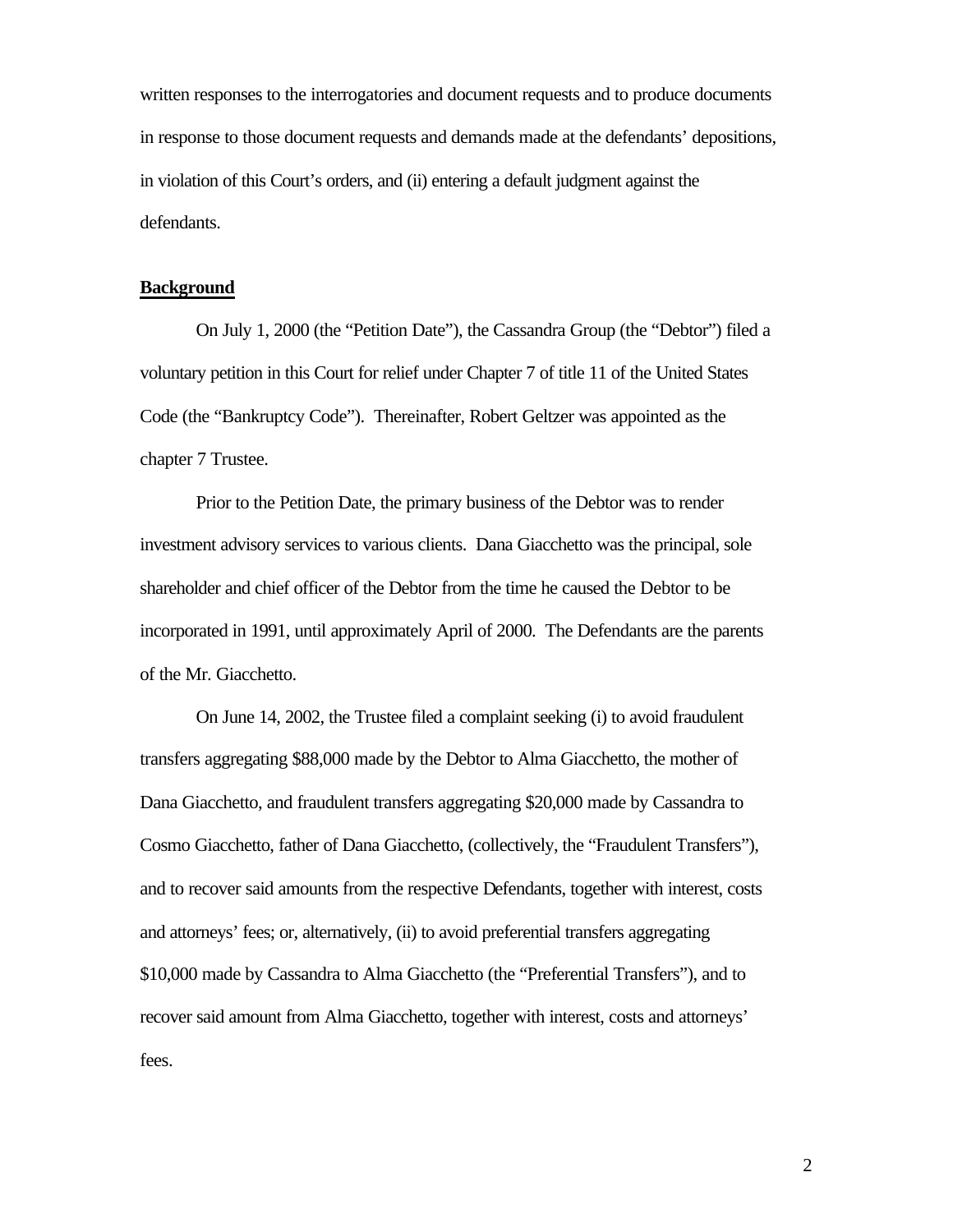A Summons and the Complaint were served on the Defendants on June 27, 2002. According to the Trustee on or about April 8, 2003, the Defendants served their Answer, disputing the Trustee's allegations. The Answer was never filed with the Court and does not appear on the Court's docket.

On December 14, 2004, the Trustee served initial discovery requests upon Leonard A. Glionna, counsel for the Defendants, requesting interrogatories, production of documents and notices of depositions of the Defendants. In order to accommodate the Defendants, the Trustee consented to several requests for adjournments of pre-trial conferences and extensions of time to respond to the initial discovery requests, due to, among other reasons, the alleged health issues of the Defendants and Mr. Glionna.

According to the Trustee, on August 15, 2005, the Trustee advised Mr. Glionna that he would seek a conference with the Court to resolve long-standing discovery issues. At the August 16, 2005 conference, the Trustee represented to this Court that Mr. Glionna had counter-signed a letter agreeing, among other things, (i) that the Defendants would respond to the initial discovery requests by August 31, 2005 and would appear for their depositions in September 2005, and (ii) that the Defendants agreed that the Trustee had satisfied his obligations under Local Bankruptcy Rule 7007-1(b) and that the Trustee would have the right to move to strike the Defendants' answer and move for a default judgment against them without any further attempts to confer.

Following the pre-trial conference, this Court entered a scheduling order which required the Defendants: (1) to provide written responses to the Plaintiff's First Set of Interrogatories to Defendants, and to the Plaintiff's First Request for Production of Documents (the "Document Requests"), both dated December 14, 2004; (2) to produce to the Trustee all non-privileged documents responsive to the Document Requests no later than 5:00 p.m. on August 31, 2005; (3) to appear for a deposition at the offices of Bryan

3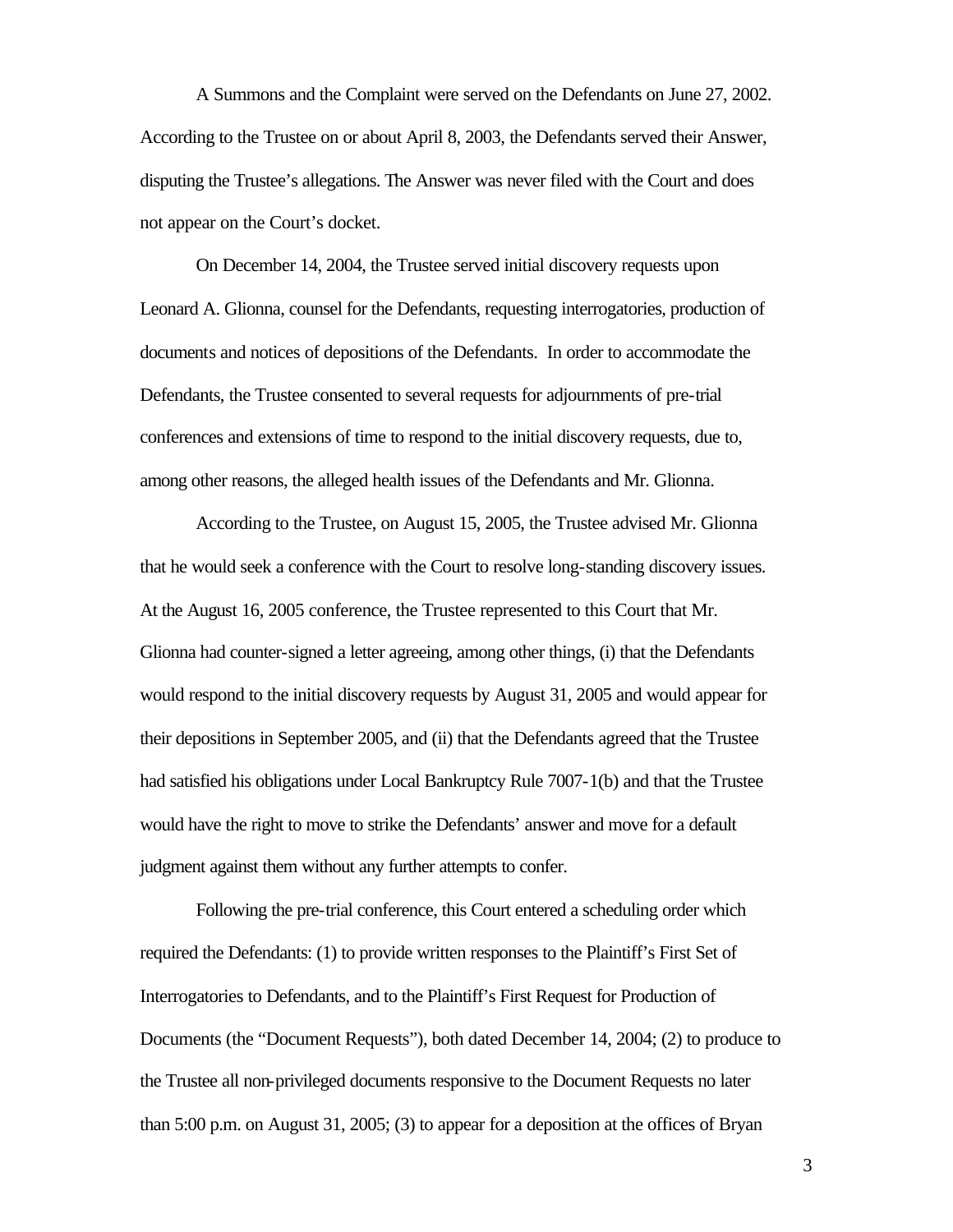Cave LLP, in September 2005; and (4) that the Trustee's appearance at the Conference satisfied his obligations under Local Rule 7007-1, and, in the event that the Defendants failed to comply with the Order, the Trustee was authorized to file a motion to strike the Defendants' answer and move for a default judgment against them, without further delay or any further attempts to confer.

Over two months later, on November 9, 2005, Defendants produced two pages relating to bond ownership, copies of two checks relating to deposition fees and two letters relating to the Defendants' health issues. Only one page of these documents was actually responsive to the Trustee's requests. That one page was only the first of a two page document and the second page was never provided.

On December 28, 2005, this Court so-ordered and entered a Stipulation and Order Regarding Discovery, which ordered, among other things, that the Defendants appear for a deposition by no later than 2:00 p.m. on January 10, 2005 (the "Deposition Date"). The Stipulation provided that if either of the Defendants failed to appear for their deposition, the Defendants would not oppose any motion by the Plaintiff to strike the Defendants' pleadings and/or to seek entry of a default judgment against either or both of the Defendants.

The Trustee conducted depositions of the Defendants on January 10 and 11, 2006. In the course of depositions, the Trustee again requested documents, all but one of which was within the scope of documents already requested.

On January 17, 2006, after consulting with the Court, the Trustee advised Mr. Glionna that the Court scheduled the trial for April 10, 2006, at 10:00 a.m., with a final pre-trial conference on March 28, 2006, at 10:00 a.m. On February 6, 2006, the Trustee transmitted by priority mail to Mr. Glionna a letter providing, among other things, that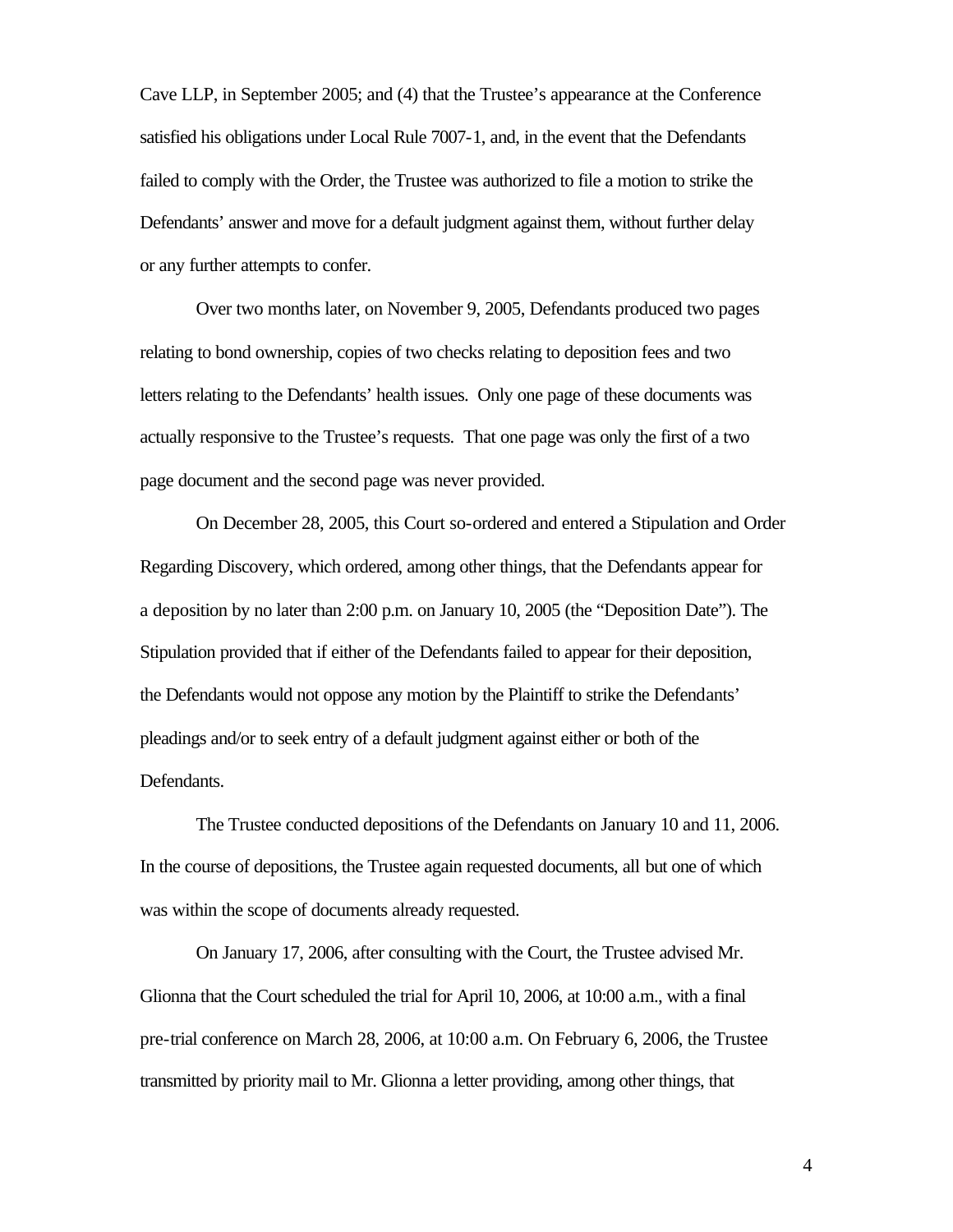documents responsive to the deposition demands were to be produced no later than March 3, 2006.

After receiving no response, on March 13, 15, 16 and 21, the Trustee contacted Mr. Glionna in an attempt to determine whether the Defendants would be responding to the document requests and, pursuant to the Federal Rules of Bankruptcy Procedure 7026, to learn whether the Defendants intended to call witnesses at trial. The Defendants produced no documents, and on the eve of the scheduled final pre-trial hearing, Mr. Glionna represented to counsel for the Trustee that the Defendants would be proceeding *pro se* in the trial of this adversary proceeding.

The day before the final pre-trial scheduled for March 28, 2006, Mr. Glionna requested an adjournment of the hearing until March 30. The Trustee consented to the adjournment and the Court granted the adjournment. The day before the re-scheduled hearing, Mr. Glionna again requested that the hearing be postponed or alternatively, that Mr. Glionna be permitted to appear telephonically for health reasons. This time, the Trustee opposed the adjournment. The Court granted Mr. Glionna's request to appear telephonically. No objection to the Trustee's motion to strike and for a default judgment was ever filed.

The Trustee informed the Court at the hearing on March 30, 2006 that the evening before the hearing, he received some tax returns from the Defendants and statements from a Brown & Brown account. These documents were still only some of the documents the Trustee had been seeking for 15 months.

#### **Discussion**

Federal Rule of Civil Procedure 37(b)(2) provides, in pertinent part, that when a party fails to obey a court order to provide or permit discovery, a court may enter an

5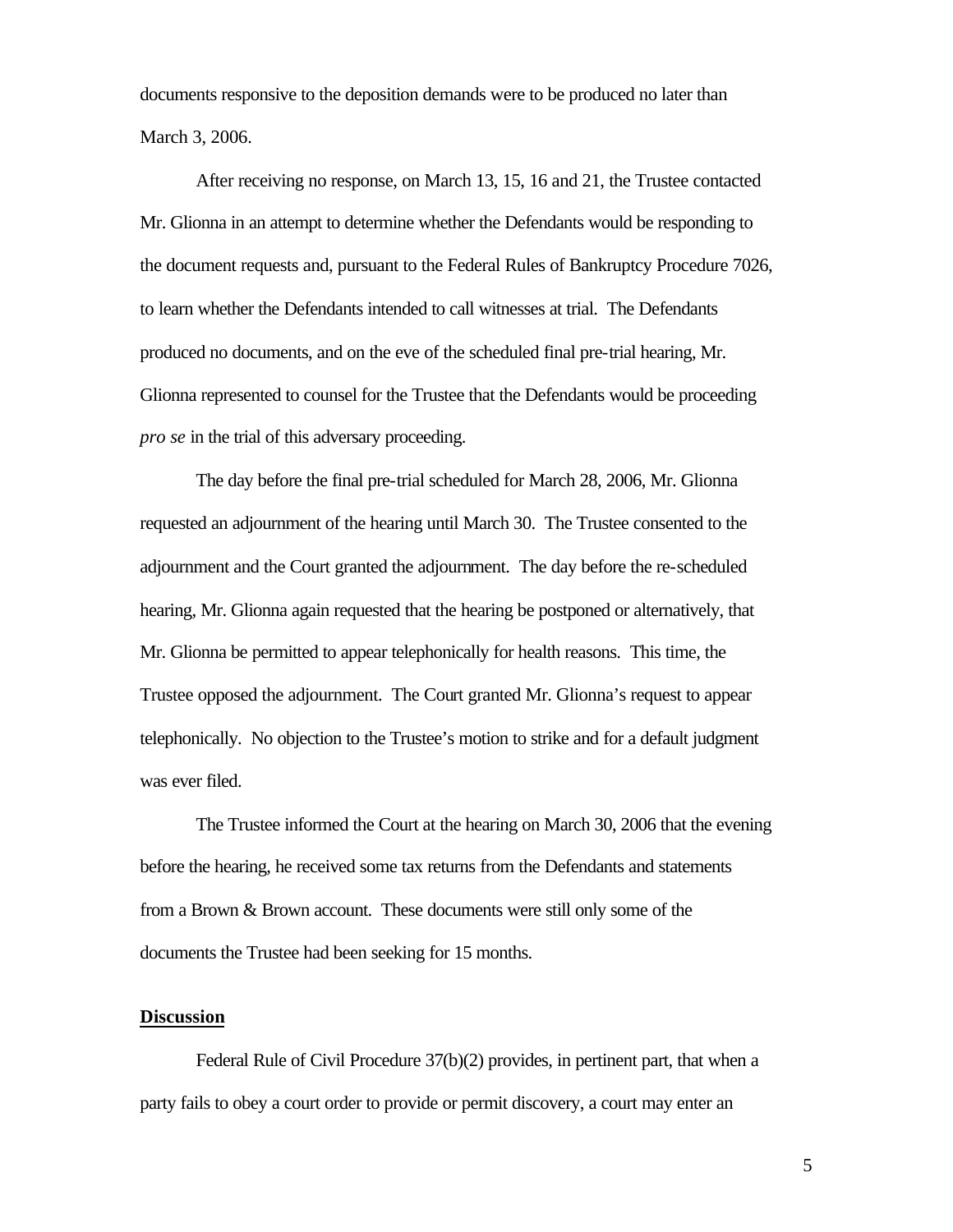order striking pleadings, staying further proceedings until the order is complied with, dismissing the action or proceeding, or rendering a default judgment against the disobedient party. John B. Hull, Inc. v. Waterbury Petroleum Prod., Inc., 845 F.2d 1172, 1176 (2d Cir. 1988); Starbrite Waterproofing Co., Inc. v. Aim Constr. & Contracting Corp., 164 F.R.D. 378, 381 (S.D.N.Y. 1996). Rule 37 sanctions are intended prevent a party from benefiting from its failure to comply, and to deter such conduct.

A court has "broad discretionary power" to impose sanctions upon a party for failure to comply with the legitimate discovery requests of its adversary. In re Barnholdt, 74 B.R. 760, 763 (Bankr. N.D.N.Y. 1987). In exercising its discretion, the Court should consider the dissuasive effect an order may have upon the party at fault in the present case, and the impact upon discovery in other pending litigation. Id. at 763. "The Court must scrutinize the manner and extent of the discovery request, the degree of fault which the party complained of rightly bears for the failure to comply, and whether noncompliance follows prior court involvement in the discovery process." Id. at 763-64.

Federal Rule of Civil Procedure 37 provides the Court with a variety of sanctions, the harshest of which is striking a pleading. This type of relief is to be granted sparingly, and in extreme circumstances. In re Barnholdt, 74 B.R. at 764. Severe sanctions are justified, however, when a party has evidence "bad faith, willfulness, or gross negligence with respect to a discovery request, or where there has been a total failure to answer." In re Barnholdt, 74 B.R. at 764; Starbrite Waterproofing Co., Inc., 164 F.R.D. at 381.

The Trustee's requests for interrogatories, depositions and documents in this case were legitimate requests in light of the causes of action. In at least one instance, the Defendants acknowledged possession or the ability to obtain possession of their tax returns, but the Defendants failed to produce even those documents, demonstrating their willfulness and bad faith in their dealings with the Trustee and with this Court.

6